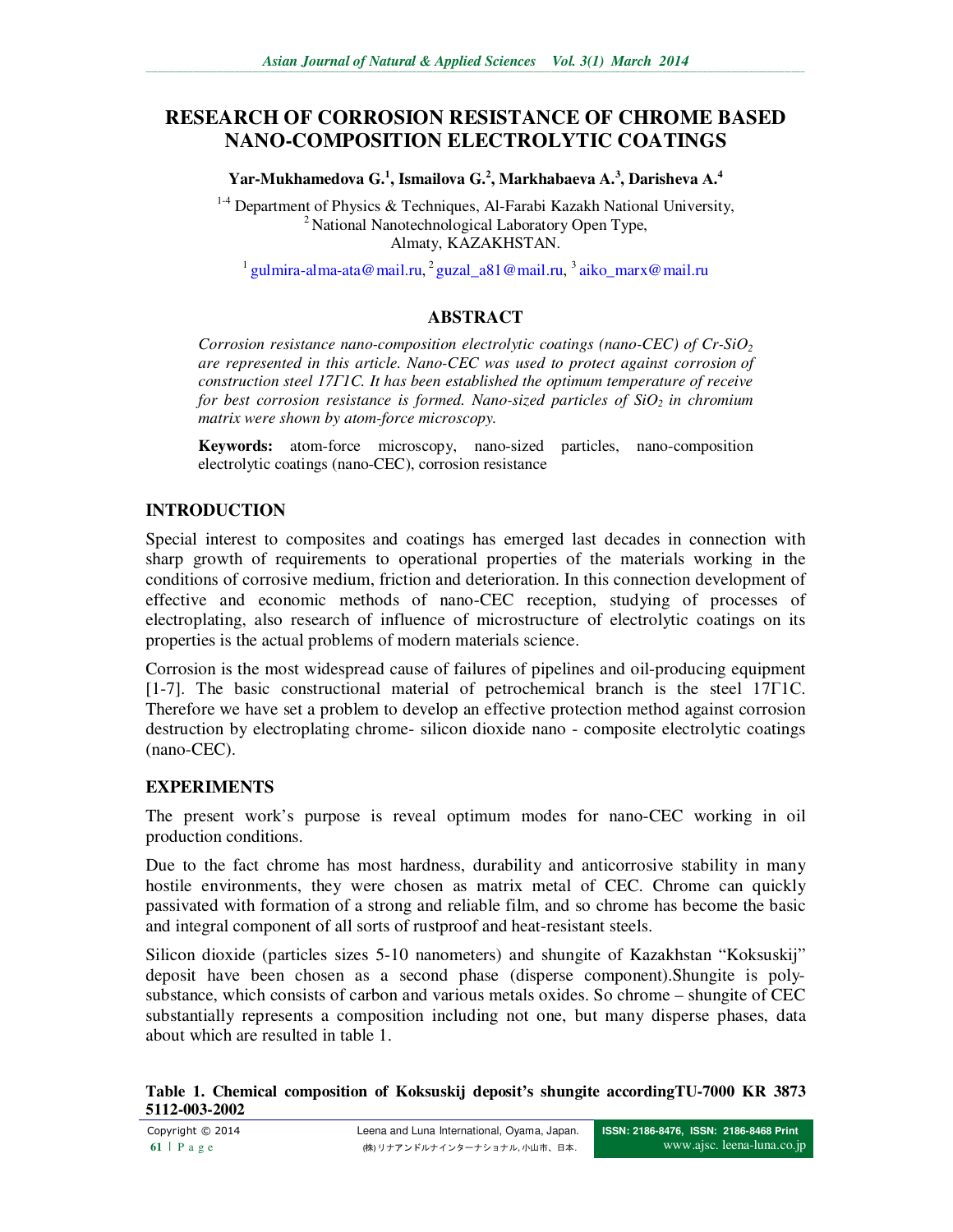#### *Asian Journal of Natural & Applied Sciences Vol. 3(1) March 2014*  ,我们就会在这里,我们就会在这里,我们就会在这里,我们就会在这里,我们就会在这里,我们就会在这里,我们就会在这里,我们就会在这里,我们就会在这里,我们就会在这里

| Chemical formula  | Average chemical<br>composition, % | Chemical formula               | Average chemical<br>composition, % |
|-------------------|------------------------------------|--------------------------------|------------------------------------|
| C                 | $4,0-15,0$                         | $K_2O$                         | $2,0-0,4$                          |
| $Al_2O_3$         | 15,0                               | CaO                            | $0,2-30,0$                         |
| Na <sub>2</sub> O | $0,2-0,6$                          | Fe <sub>2</sub> O <sub>3</sub> | $3,5-4,0$                          |
| SiO <sub>2</sub>  | $29,0-70,0$                        | MgO                            | $0,7-3,7$                          |
| TiO <sub>2</sub>  | $0,3-0,9$                          | microelements                  |                                    |

As we can see in this table shungite represents suite of various chemical compounds, most of which are chemical compounds with oxygen and only one component - carbon is presented in the form of a chemical element.

We think use of shungite as CEC second phase is expedient due to following reasons:

- a. shungite the natural material is not deficit and inexpensive;
- b. its chemical composition well suits as the second phase for CEC reception because of it mainly consists of oxides - proof in chromium plating electrolyte, and single element - carbon specifying shungite is also proof in chromium plating electrolyte.

In this work natural shungite were been prepared in the form of concentrate for obtaining nano-CEC. Shungite were sifted through the sieve with 5 microns-sized cells by ultrasonic disperser. The received powder was filled into sedimentation column (fig. 1), roiled and settled within 2 hours. Then the liquid was siphon selected from middle part, evaporated and shungite concentrate was received.



1: The case of sedimentation columns; 2: A holder; 3: A plug; 4: A rotation axis; 5: supports stand. Figure 1. The scheme of sedimentation columns

It is followed from figure 2 that the shungite concentrate received at different modes has the various dispersion and microstructure - rather rough (a) and thin (b). Detailed researches show, that the first (a) in the structure always contains the second (b) in full volume whereas last one is allocated from the first (a) by additional only time consumption. Apparently, more fine-dispersed concentrate consists of light and dark particles with mainly spherical form and the sizes less than 100 nanometers, moreover light particles are much larger than the dark.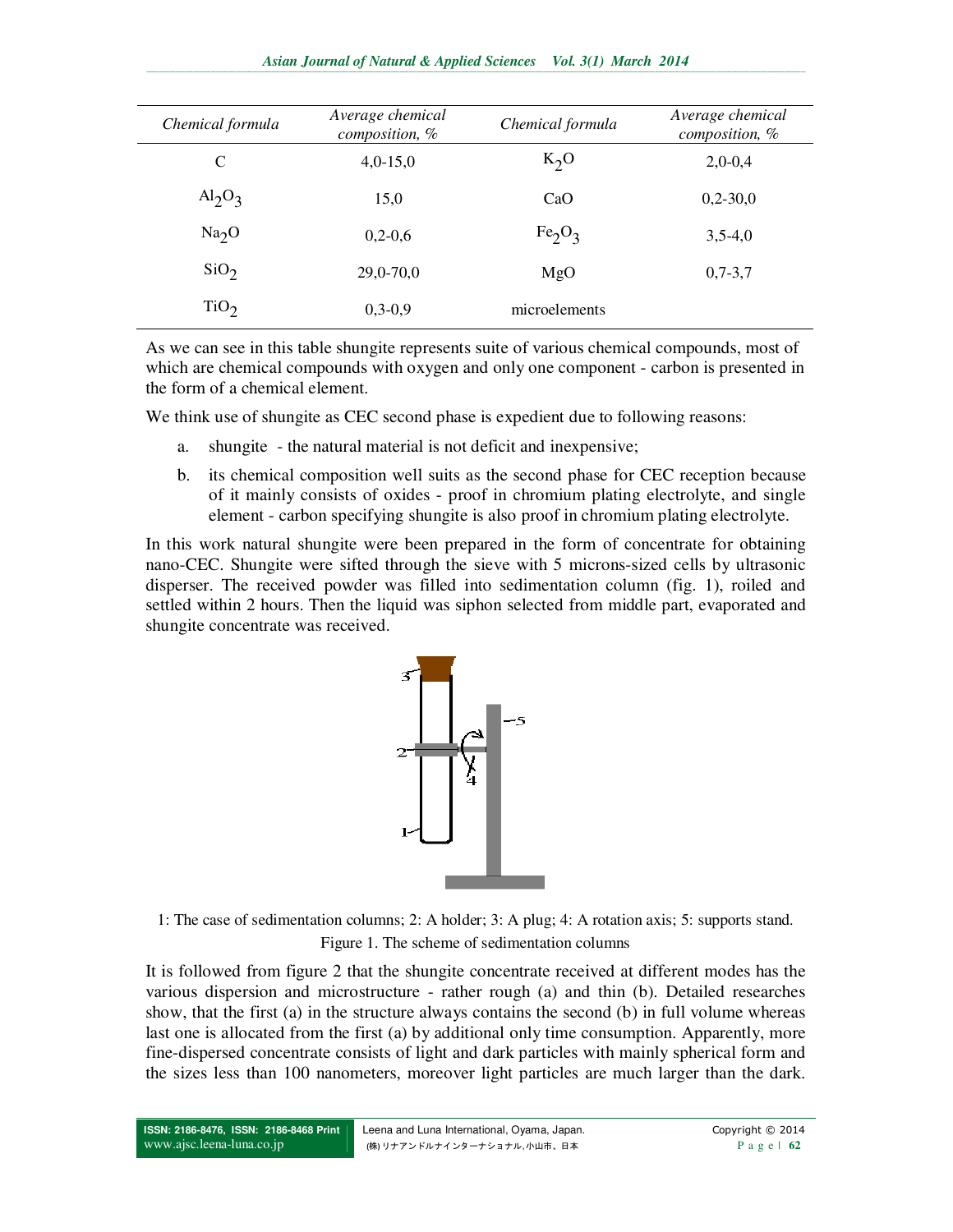Rather large light particles in comparison with small and dark ones possess the enhanced tendency for conglomerations formation. Results of particles structure research testify that light large particles (a) mainly consist of silicon dioxide and small ones (b) mainly - carbon.

Researches of schungite concentrate fractional composition by atom-force microscopy (АFМ) have shown (figure 3) that the most of particles (b) have the sizes less than 100 nanometers. The received powder was used as the composite additive for nano-CEC reception.

Nano-CEC puton steel 17 $\Gamma$ 1C samples with size (50x20x2) mm<sup>3</sup> at various temperatures of electric precipitation, and comparison of the corrosion resistance was carried out with steel 17Г1С without coating, traditionally used in this branch. Nano-CEC were received from the chromium plating electrolytes which composition is resulted in table 2.





Figure 2. Optical microscope pictures of schungite concentrate received at different modes





**Table 2. Composition of electrolytes for nano-CEC precipitation (g/l)** 

| A <sub>0</sub> | A <sub>1</sub>              | A <sub>2</sub> | A <sub>2</sub>             |
|----------------|-----------------------------|----------------|----------------------------|
| $CrO3 - 200$   | $CrO3 - 250$                | $CrO3 - 250$   | $CrO_3 - 250$              |
| $Ni SO4 - 25$  | $H_2$ SO <sub>4</sub> – 2,5 | $SrSO4 - 7$    | $H_2$ SO <sub>4</sub> –2.5 |
| $CaCO3 - 55$   | schungite $-25$             | schungite - 25 | $SiO2 - 25$                |
| Schungite - 25 |                             |                |                            |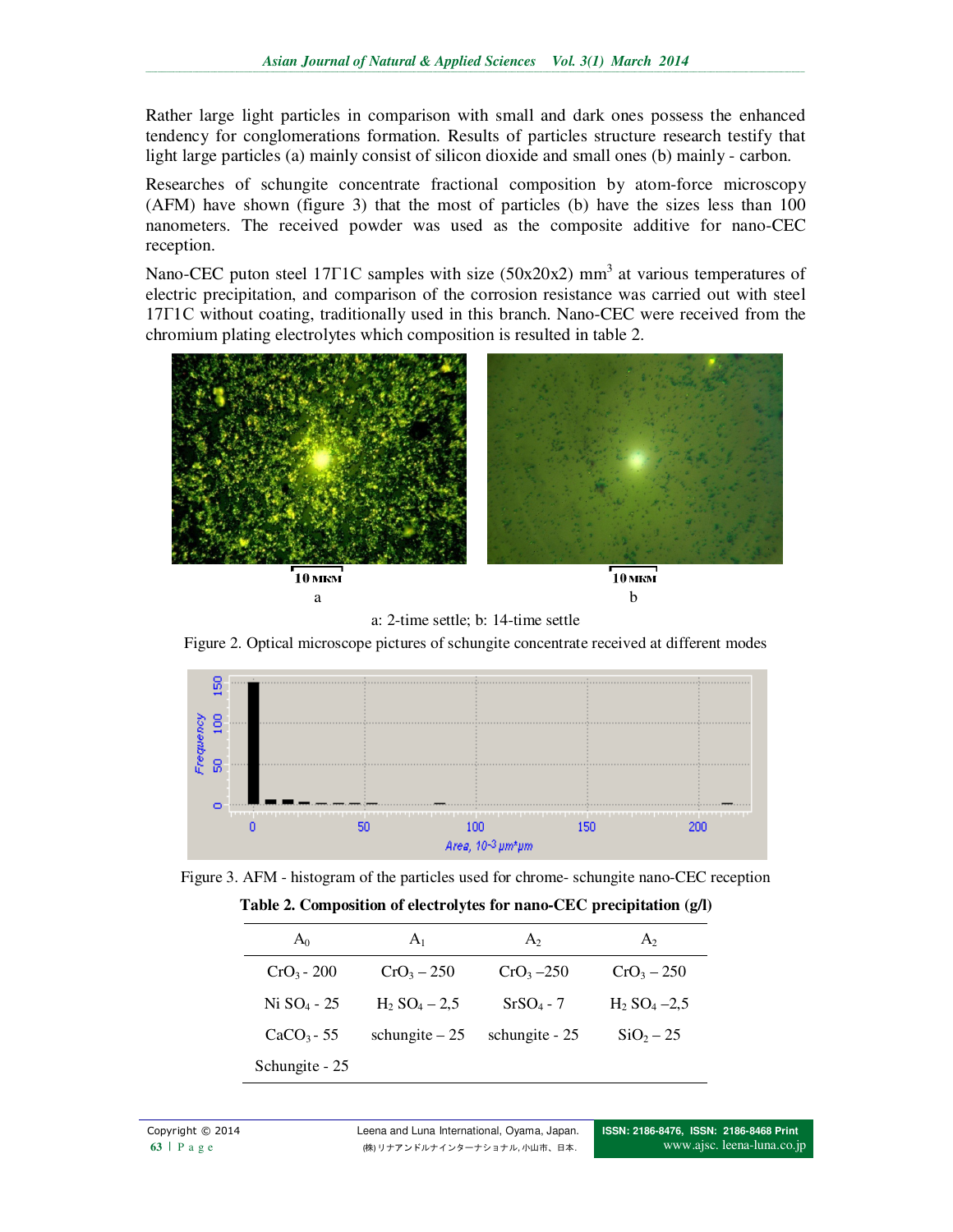Precipitation temperature is: 333-343 K, Density of a current: 5  $kA/m^2$  with periodic ultrasonic influence on suspension. The action period is 10 minutes.

### **RESULTS AND DISCUSSIONS**

Well-known, that during composite coatings precipitation the disperse phase entered into electrolyte not always gets to a coating and is overgrown with electrodeposited metal. To confirm incorporation into a chromic matrix of silicon dioxide nano-particles entered into electrolyte we have carried out researches on an atom-force microscope (АFМ) "Itegra Terma". АFМ allows receiving the unique information about a surface structure, to define deformation-strength and relaxation properties on micro- and nano-dimensioned level. АFМ research of the sample can carry out due to the forces arising between cantilever and nano-CEC surface. Various forces prevail depending on distance between the surface and a sonde. We carried out researches by a contactless method at cantilever-sample distances about several tens angstrem, where the main interaction is the intermolecular one named Van der Waals forces. The atom-force microscopy gives the opportunity for realization of the new approach in research of the surface, and allows expanding possibility for getting the manysided information on morphology and surface characteristics of nano-CEC with the high spatial permission.

Before testing samples were preliminary degreased, washed out by the distilled water until completely wetting. Then samples were dried up, packed into a filtering paper, kept in exiccator with dehumidifier within 1 hour and weighed on analytical scales accurate within 0,0001 g. Results are processed in accordance with GOST 9.506-87, p. 2.6, accuracy indicator – Е is defined in accordance with GOST 9.502-82.

Because of Kazakhstani oil deposits are basically on shore of Caspian sea, tests are carried out in modelling solution of «Zhanazhol» deposit's commercial water containing table salt and other compounds similar to natural corrosion environment of operation conditions (g/l): sodium chloride, 60,7; calcium chloride-17,4; sulphate of magnesium 3,3; magnesium chloride - 1,6. Tests were carried out at the stand designed by STC "KING" JSC within 10 hours at temperature 293К. Tests were carried out in dynamic conditions of liquid motion generated by peristaltic pump with speed 0,2 m/s. Whereas the commercial water obtained as a result of oil settling is high corrosive, test conditions at the stand are undoubtedly more rigid than in real conditions of petroleum production.

Data on electric precipitation temperatures and results of comparative corrosion tests of a steel 17 $\Gamma$ 1C without nano-CEC (batch 1) and with nano-CEC (batch 2-6) are resulted in table 3.

For an establishing of the causes of essential difference in corrosion resistance of nano-CEC received at different temperatures of electrolyte, we have carried out metallographic researches, which have shown, that one of the principal causes is the nano-CEC microstructure and microporosity dissimilarity. So nano-CEC received at electric precipitation temperatures 333-343 K have more homogeneous structure and practically porousless, whereas nano-CEC received from electrolyte at 318 K possess considerable porosity and microcracking.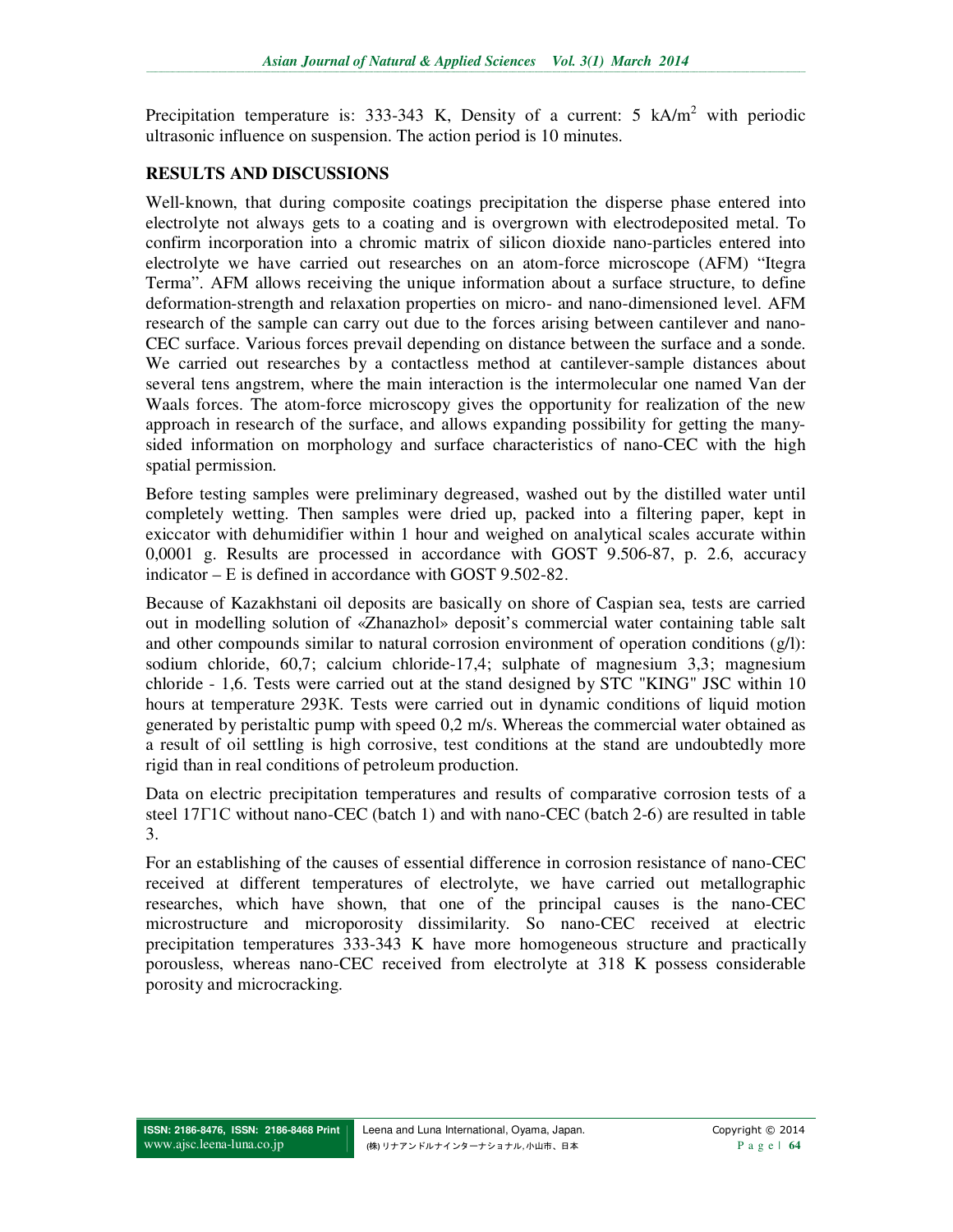| <b>Batch</b><br>N <sub>O</sub> | <b>Samples</b>              | temperatur<br>Electrolyte<br>K<br>e, | Corrosion<br>Rate, $g/m^2h$ | Corrosion<br>accuracy<br>indicator on, E<br>$\%$ | Corrosion<br>resistance<br><i>increase</i> ,<br>times |
|--------------------------------|-----------------------------|--------------------------------------|-----------------------------|--------------------------------------------------|-------------------------------------------------------|
| $\mathbf{1}$                   | Steel 17 <sub>F1C</sub>     |                                      | 0,8696                      | 8,34                                             | $\mathbf{1}$                                          |
| $\overline{2}$                 | Nano-CECCr-SiO <sub>2</sub> | 318                                  | 0,126                       | 6,58                                             | 6,9                                                   |
| 3                              | Nano-CECCr-SiO <sub>2</sub> | 323                                  | 0,129                       | 4,32                                             | 7,07                                                  |
| 4                              | Nano-CEC Cr-Si $O_2$        | 328                                  | 0,124                       | 7,12                                             | 7,01                                                  |
| 5                              | Nano-CECCr-SiO <sub>2</sub> | 333                                  | 0,016                       | 5,24                                             | 54,35                                                 |
| 6                              | Nano-CECCr-SiO <sub>2</sub> | 343                                  | 0,043                       | 8,31                                             | 24,22                                                 |
| $\tau$                         | Nano-CECCr-schungite        | 318                                  | 0,128                       | 6,3                                              | 6,5                                                   |
| 8                              | Nano-CECCr- schungite       | 323                                  | 0,109                       | 4,2                                              | 8,05                                                  |
| 9                              | Nano-CECCr-schungite        | 328                                  | 0,101                       | 5,58                                             | 9,1                                                   |
| 10                             | Nano-CECCr-schungite        | 333                                  | 0,098                       | 5,32                                             | 10,07                                                 |
| 11                             | Nano-CECCr-schungite        | 343                                  | 0,095                       | 5,12                                             | 9,09                                                  |

|  |  |  | Table 3. Results of corrosion resistance test of nano-CEC put on steel 17T1C |
|--|--|--|------------------------------------------------------------------------------|
|  |  |  |                                                                              |

The estimation of protective ability i.e. steels corrosion resistance increase as result of nano-CEC electroplating was executed by comparison of corrosion rate of steel 17Г1С and steel 3 without nano-CEC (batch 1) with corrosion rate ofnano-CEC electroplated on these sorts of steel at different temperatures of electric precipitation (batch 2-6).

## **CONCLUSION**

It is follows from the received results:

- 1. Nano-CEC received at electric precipitation temperatures 333 K possess the best protective properties (the resistance increases up to 54 times);
- 2. Nano-CECCr-SiO2 received at electrolyte temperatures 318 K possess the least protective properties, but also they possess higher (approximately in 7 times) corrosion resistance in comparison with steel 17Г1С without nano-composition coatings.